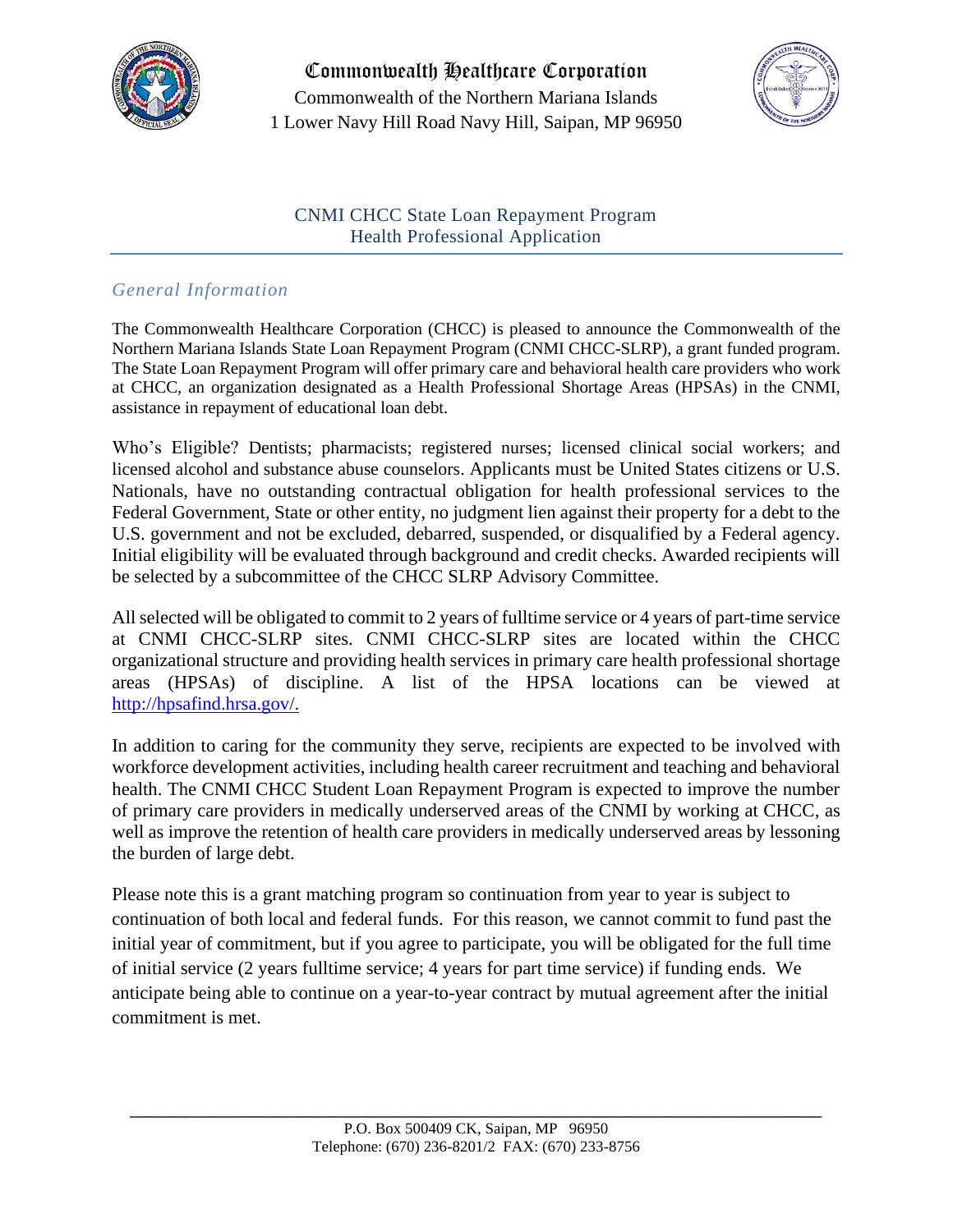Previously awarded CNMI CHCC-SLRP recipients are eligible to apply, however will still need to go through the same competitive rating process as all other applicants.

### *Instructions for Submitting an Application*

- Applications will be accepted beginning **June 7, 2022** through **July 8, 2022**. Contracts will be awarded on a competitive basis.
- Before submitting an application, please speak with the Human Resources Department or Supervisor at your prospective work site to ensure that they are willing to participate in the program and support your application submission.
- Please go to [www.chcc.health](http://www.chcc.health/) to download application materials, follow the instructions, sign and send to our mailing or email address below.
- The following documents **MUST BE SUBMITTED** and **COMPLETED** in order for an application package to be considered for rating:
	- 1. Completed Application;
	- 2. Personal Statement, Part D of the application;
	- 3. Certification of Work Site, Part G of the application;
	- 4. A letter of recommendation from the work site;
	- 5. Educational Debt Reporting Form, Part F of the application;
	- 6. Copy of current lender statements (dated within one month of applications submission) for each loan to be included in the loan repayment. The lender statement must include the applicant's name, current balance, account number, and the mailing address of the lender.
	- 7. Copy of current license or certification

**\*Failure to comply with these requirements will result in an automatic rejection of application.** 

- Mail/Email application package to:
	- Commonwealth Healthcare Corporation PO Box 500409 CK Saipan, MP 96950
	- **Email Subject Line:** CNMI CHCC-SLRP employeerequests@chcc.health
- Notification of award decision will be sent out within 2 weeks following submission of complete application and background and credit checks. Please read the application instructions very carefully.
- If you would like assistance to determine whether or not your facility is located in a Health Professional Shortage Area, please contact the Human Resources Department at (670) 234-8950 ext. 3580/3407.

 If you have questions regarding the application or eligibility, please e-mail the Grants Management Office at shawnalei.ogumoro@chcc.health or call staff via telephone at (670) 234-8950 ext. 3421/3451.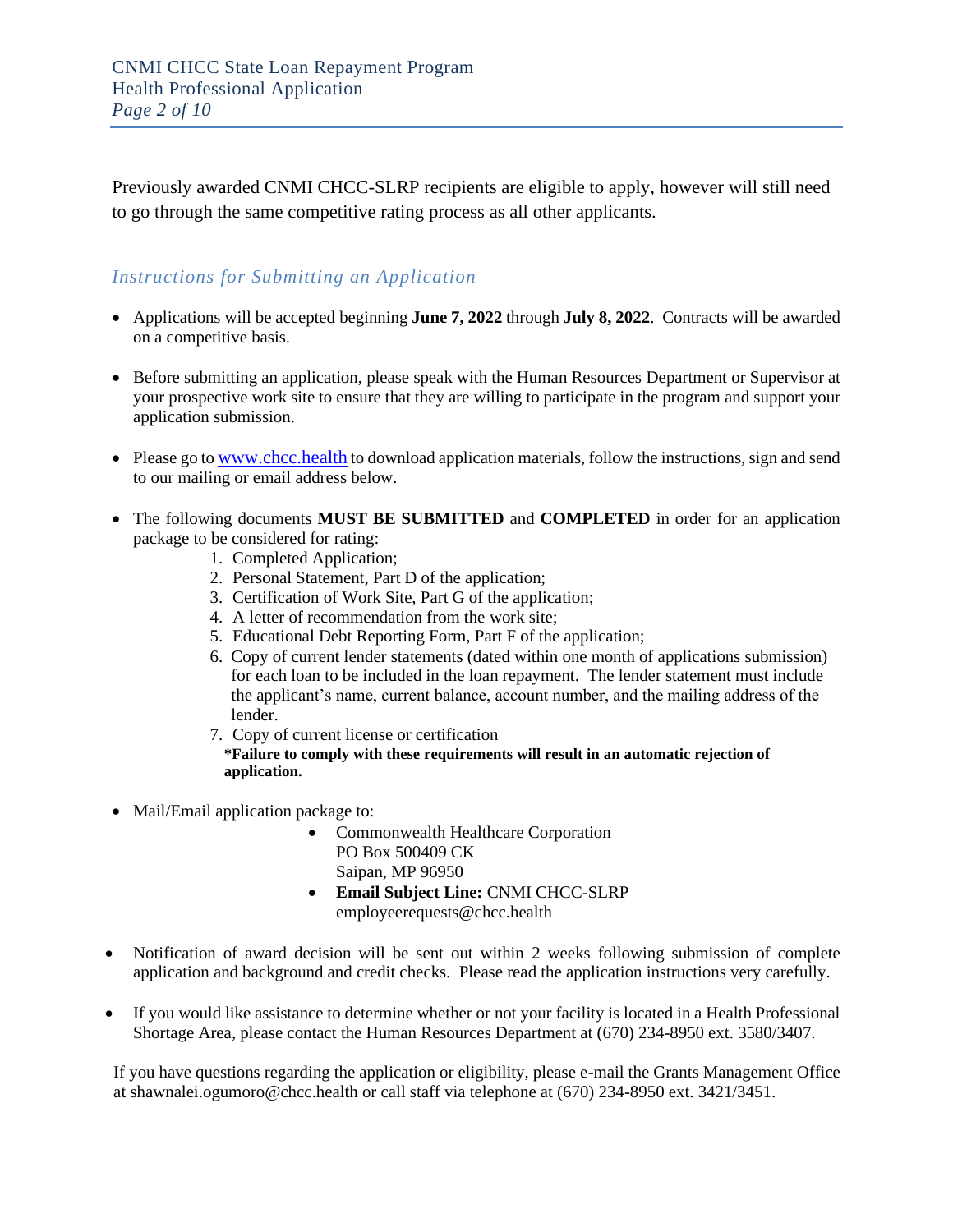# **CNMI State Loan Repayment Program**

*Primary Care Health Professional Application 2022 – 2023 Grant Period*

Please refer to the application instructions before you begin. Complete each part of the application form. Make sure all supporting documents are submitted with your application.

# *PART A: PERSONAL INFORMATION*

|                                                         |                                                                                                                                                                                                                                                                                                                                                                       | Middle Initial: ______ |
|---------------------------------------------------------|-----------------------------------------------------------------------------------------------------------------------------------------------------------------------------------------------------------------------------------------------------------------------------------------------------------------------------------------------------------------------|------------------------|
|                                                         |                                                                                                                                                                                                                                                                                                                                                                       |                        |
| City:                                                   |                                                                                                                                                                                                                                                                                                                                                                       |                        |
|                                                         |                                                                                                                                                                                                                                                                                                                                                                       |                        |
|                                                         | $(\underline{\hspace{1cm}})$ $\underline{\hspace{1cm}}$ $\qquad \qquad$ $\qquad \qquad$ $\qquad$ $\qquad$ $\qquad$ $\qquad$ $\qquad$ $\qquad$ $\qquad$ $\qquad$ $\qquad$ $\qquad$ $\qquad$ $\qquad$ $\qquad$ $\qquad$ $\qquad$ $\qquad$ $\qquad$ $\qquad$ $\qquad$ $\qquad$ $\qquad$ $\qquad$ $\qquad$ $\qquad$ $\qquad$ $\qquad$ $\qquad$ $\qquad$ $\qquad$ $\qquad$ |                        |
|                                                         | Wk                                                                                                                                                                                                                                                                                                                                                                    | Personal $\Box$        |
|                                                         |                                                                                                                                                                                                                                                                                                                                                                       |                        |
|                                                         | Female $\Box$                                                                                                                                                                                                                                                                                                                                                         |                        |
| <b>Ethnicity:</b>                                       |                                                                                                                                                                                                                                                                                                                                                                       |                        |
| Hispanic/Latino $\Box$                                  | Non-Hispanic/Non-Latino                                                                                                                                                                                                                                                                                                                                               |                        |
| Race:                                                   |                                                                                                                                                                                                                                                                                                                                                                       |                        |
| American Indian or Alaska Native<br>$\Box$              | Native Hawaiian or Other Pacific Islander                                                                                                                                                                                                                                                                                                                             | $\Box$                 |
| Asian                                                   | White or Caucasian                                                                                                                                                                                                                                                                                                                                                    | ∩                      |
| <b>Black or African American</b>                        |                                                                                                                                                                                                                                                                                                                                                                       |                        |
| *Other $\bigcap$                                        |                                                                                                                                                                                                                                                                                                                                                                       |                        |
| Are you from a Rural Residential Background: Yes $\Box$ | No                                                                                                                                                                                                                                                                                                                                                                    |                        |
| Are you from a Disadvantaged Background: Yes $\Box$     | No $\Box$                                                                                                                                                                                                                                                                                                                                                             |                        |
| <b>Veteran Status:</b>                                  |                                                                                                                                                                                                                                                                                                                                                                       |                        |
| <b>Active Duty Military</b>                             | Not a Veteran                                                                                                                                                                                                                                                                                                                                                         |                        |
| <b>National Guard</b>                                   | Reservist                                                                                                                                                                                                                                                                                                                                                             |                        |
| Veteran - Prior Service<br>$\Box$                       | Veteran - Retired                                                                                                                                                                                                                                                                                                                                                     |                        |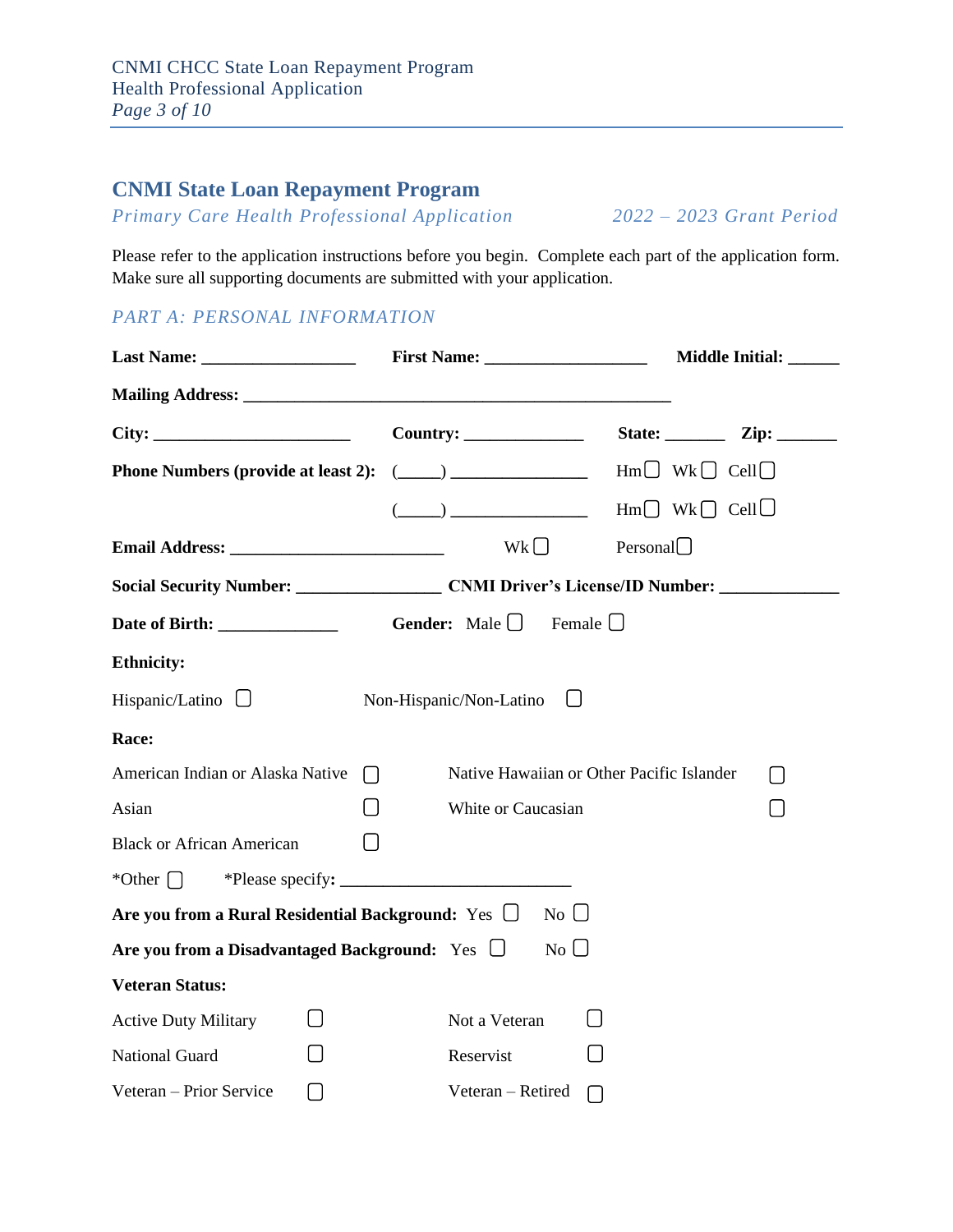| List languages you speak, read, and or write in addition to English (check all that apply): |  |  |  |                                                                     |
|---------------------------------------------------------------------------------------------|--|--|--|---------------------------------------------------------------------|
|                                                                                             |  |  |  | Speak $\Box$ Read $\Box$ Write $\Box$ Basic medical training $\Box$ |
|                                                                                             |  |  |  | Speak $\Box$ Read $\Box$ Write $\Box$ Basic medical training $\Box$ |

# *PART B: QUALIFICATIONS AND ELIGIBILITY*

| 1. Are you a United States citizen?                                                                                                                        | Yes        | $\overline{N_{0}}$                           |
|------------------------------------------------------------------------------------------------------------------------------------------------------------|------------|----------------------------------------------|
| 2. Do you have a current and unrestricted CNMI license to practice your profession? Yes                                                                    |            | $\overline{N}$ $\overline{O}$ $\overline{O}$ |
| 3. Do you owe an existing service obligation to another entity?<br>(If yes, please provide explanation in your personal statements, Part D of application) | Yes        | $\overline{N_0}$                             |
| 4. Are you free of judgements arising from Federal debt?<br>(If no, please provide explanation in your personal statements, Part D of application)         | <b>Yes</b> | $\overline{N}$ $\overline{O}$ $\overline{O}$ |
| 5. Are you delinquent with any court ordered child support?<br>(If yes, please provide explanation in your personal statements, Part D of application)     | <b>Yes</b> | $\overline{N_{0}}$                           |
| 6. Are you an NHSC Scholar or Alumni?<br>(If yes, please provide the date that your NHSC service obligation was completed:                                 | Yes        | No I                                         |
| 7. Did you apply for the NHSC Federal Loan Repayment Program?<br>(If yes, please indicate the date of submission: _                                        | Yes        | No [                                         |

## *PART C: HEALTH PROFESSION INFORMATION PRIMARY DISCIPLINE*

- $\Box$  Dentists (DDS or DMD)
- Certified Nurse-Midwife (CNM)
- $\Box$  Registered Dental Hygienist (RDH)
- $\Box$  Health Service Psychologist (HSP)
- Licensed Clinical Social Worker (LCSW)
- Psychiatric Nurse Specialist (PNS)
- Licensed Professional Counselor (LPC)
- $\Box$  Pharmacist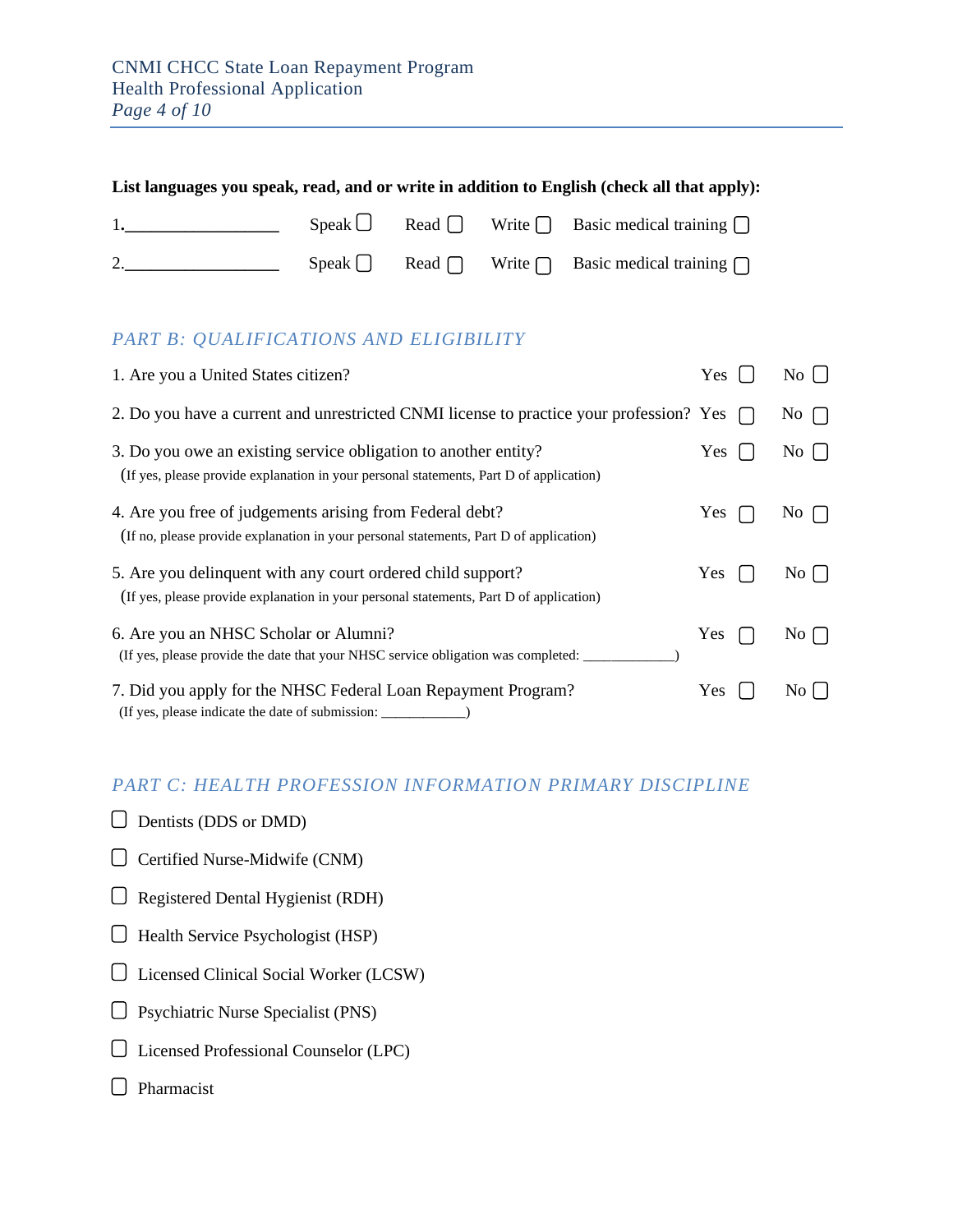Registered Nurse (RN)

| $\bigcup$ Substance Use Disorder Counselor            |                                                                           |                                |
|-------------------------------------------------------|---------------------------------------------------------------------------|--------------------------------|
|                                                       | Individual Discipline Specialty: (please circle applicable specialty)     |                                |
| Adult                                                 | <b>Family Practice</b>                                                    | Family Practice - Geriatrics   |
| Family Practice w/OB                                  | <b>General Practice</b>                                                   | Geriatrics                     |
| <b>Internal Medicine</b>                              | Internal Medicine – Geriatrics                                            | OB/GYN                         |
| Pediatrics                                            | Psychiatry                                                                | <b>Psychiatry - Geriatrics</b> |
| Psychology                                            | <b>Public Health Dentistry</b>                                            |                                |
| Women's Health                                        | None                                                                      |                                |
| Do you hold a DATA 2000 Waiver?                       |                                                                           |                                |
| <b>DW30</b><br><b>DW100</b>                           |                                                                           |                                |
| DW275<br>None                                         |                                                                           |                                |
|                                                       | Select the Medication Assisted Treatment (MAT) Services that you provide: |                                |
| Buprenorphine                                         | <b>Example 1</b> Buprenorphine plus counseling $\Box$<br>None             |                                |
|                                                       | Do you hold a Substance Use Disorder License or Certificate?              |                                |
| Yes $\Box$<br>No                                      |                                                                           |                                |
| <b>Select Any Key Services Provided:</b>              |                                                                           |                                |
| <b>COVID-19 Treatment or Prevention Services</b>      |                                                                           |                                |
| Integrated Behavioral Health in Primary Care Services | $\Box$                                                                    |                                |
| Substance Use Treatment Services □                    |                                                                           |                                |
| <b>Telehealth Services</b>                            |                                                                           |                                |
| None of the Above                                     |                                                                           |                                |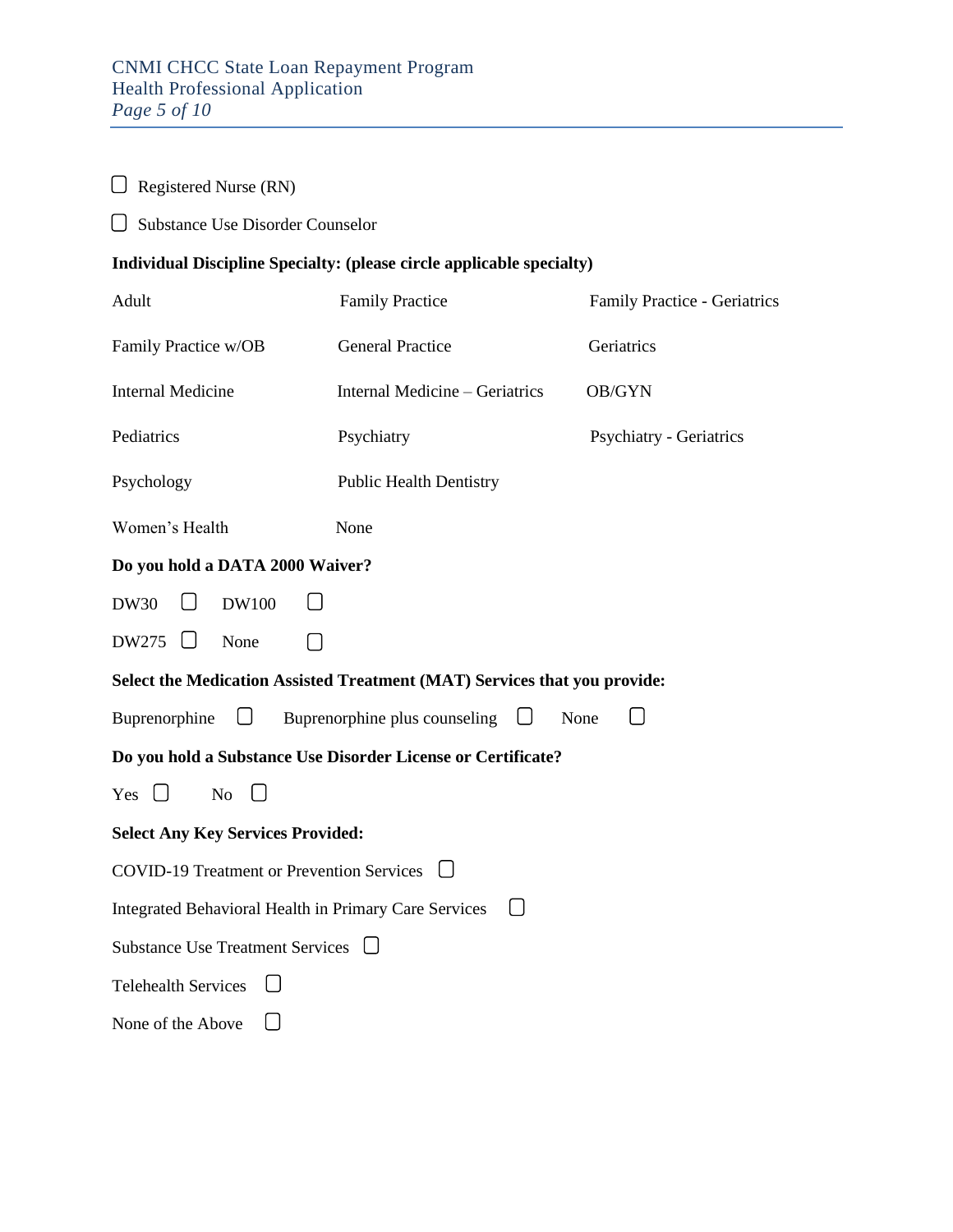#### *PART D: PERSONAL STATEMENTS*

Attach your personal statements to the application. Your statements must be typed and about one-page in length. Restate and number each question along with your answer.

1. Why do you want to participate in the CNMI State Loan Repayment Program?

2. Describe the types of training or work experience you have had in a dental, medical or mental Health Professional Shortage Area.

3. Describe any cultural competency training and/or life experience you may have (include number of units completed in college or CME).

4. If applicable, explanations for questions answered in Part B of this application.

## *PART E: QUESTIONNAIRE*

1. Where did you hear about the CNMI State Loan Repayment Program?

- Work (employer/co-worker)
- **HRSA State Loan Repayment Website**
- $\Box$  CHCC website
- $\Box$  Family member, friend, or acquaintance
- $\Box$  Other source (please specify):  $\Box$

### *PART F: EDUCATIONAL DEBT REPORTING*

Directions:

- List source and amounts of outstanding educational loans used to finance your education. All spaces on this form must be completed even if the information appears on the lender statements that you will be submitting. Any missing information will make the entire application incomplete and it will not be reviewed.
- You must submit evidence of the educational debts listed below. If your loans have been consolidated, submit proof of consolidation.
- Current lender statements need to be dated within 30 days of submission and MUST include the current balance, account number, your name, and the address to which payment is submitted. Online printouts are acceptable as long as they include all of the required information.
- You may only submit proof of debt for those loans obtained during the course of your undergraduate or graduate education which led to your current license/certification as a qualified provider for this program. Make sure that the Lender Address listed below corresponds with the address to which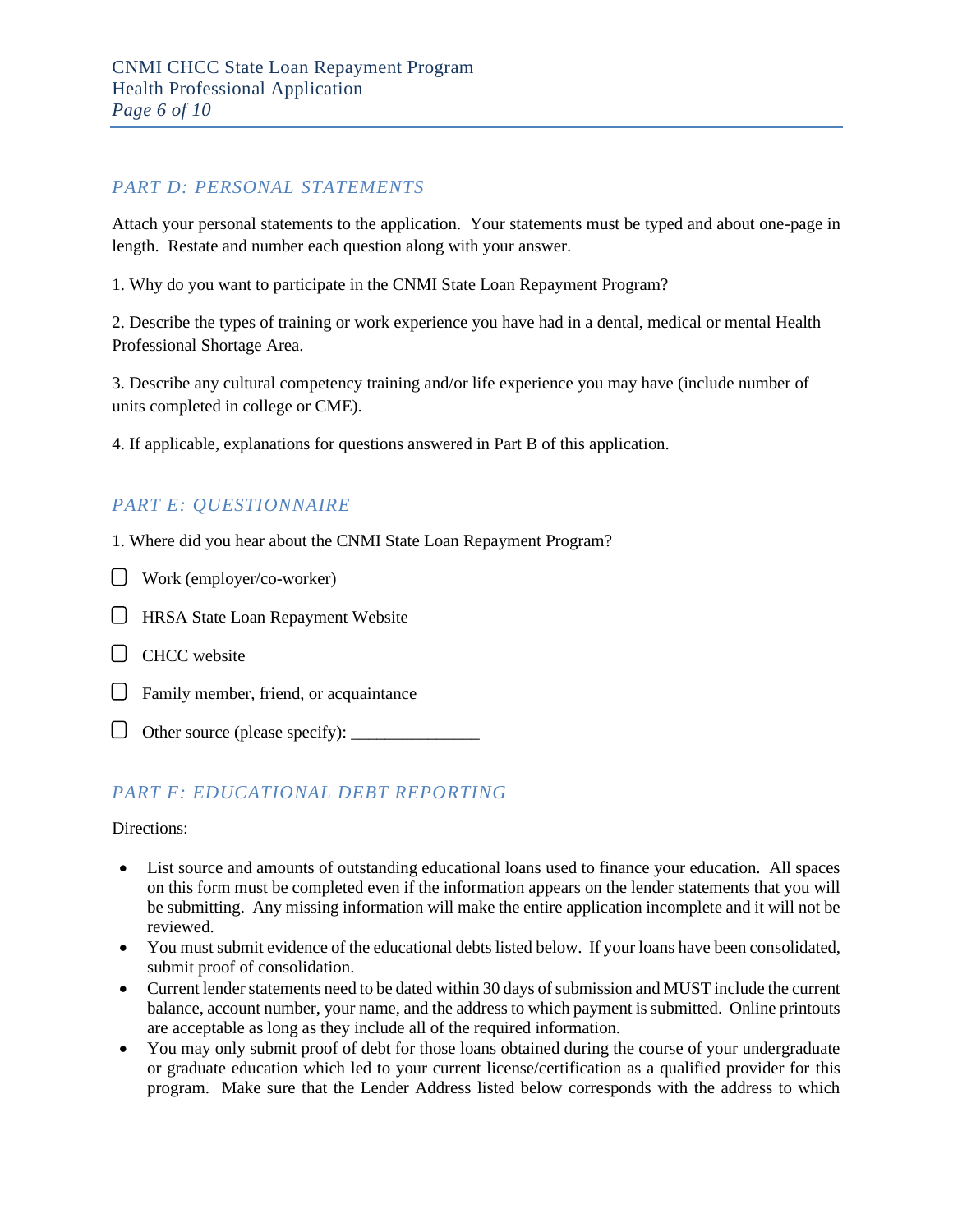payments are sent to. This address must also appear on the lender statements you have included in your application packet.

| City:                                         |                          |  |
|-----------------------------------------------|--------------------------|--|
| Postgraduate Training: Vear Completed: ______ |                          |  |
|                                               |                          |  |
| National Provider Identity#: ______________   |                          |  |
|                                               |                          |  |
|                                               |                          |  |
|                                               |                          |  |
|                                               |                          |  |
|                                               |                          |  |
|                                               |                          |  |
|                                               |                          |  |
|                                               |                          |  |
|                                               |                          |  |
|                                               |                          |  |
|                                               |                          |  |
|                                               |                          |  |
|                                               |                          |  |
|                                               |                          |  |
|                                               |                          |  |
| Account Number:                               | Current Loan Balance: \$ |  |

# PART G: CERTIFICATION OF WORK SITE (to be filled out by work site *Supervisor)*

The completed form must bear an original ink signature and be returned with the provider's application. Photocopies and faxed copies are not acceptable. In addition, a supervisor or authorized representative must prepare a letter of recommendation explaining why the provider would be a good candidate for this program.

Applicant Name: \_\_\_\_\_\_\_\_\_\_\_\_\_\_\_\_\_\_\_\_\_\_\_\_\_\_\_\_\_\_\_\_\_\_\_\_\_\_\_\_\_\_\_\_\_

**Work Site Information**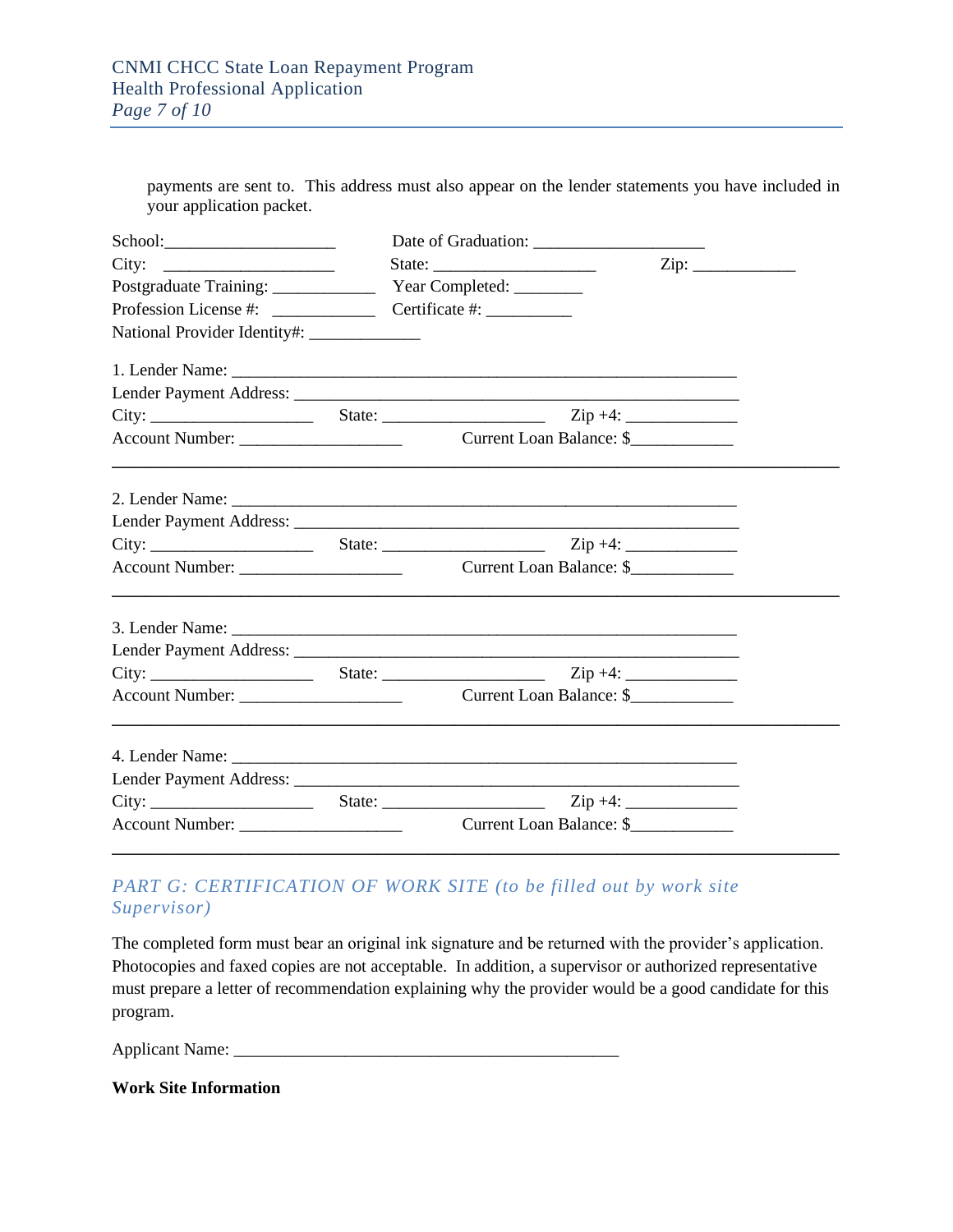|                                                                                                                                                                                                                                                                                                                                                                                                                                                   | Please list the actual street address of the practice setting(s) where the applicant is working or has entered |  |
|---------------------------------------------------------------------------------------------------------------------------------------------------------------------------------------------------------------------------------------------------------------------------------------------------------------------------------------------------------------------------------------------------------------------------------------------------|----------------------------------------------------------------------------------------------------------------|--|
| into an agreement to services.                                                                                                                                                                                                                                                                                                                                                                                                                    |                                                                                                                |  |
|                                                                                                                                                                                                                                                                                                                                                                                                                                                   |                                                                                                                |  |
|                                                                                                                                                                                                                                                                                                                                                                                                                                                   |                                                                                                                |  |
|                                                                                                                                                                                                                                                                                                                                                                                                                                                   |                                                                                                                |  |
|                                                                                                                                                                                                                                                                                                                                                                                                                                                   | Practice: Public $\bigcap$ Private, not-for profit $\bigcap$                                                   |  |
|                                                                                                                                                                                                                                                                                                                                                                                                                                                   | Contact Person (person who will sign MOU below):                                                               |  |
| Title: $\frac{1}{\sqrt{1-\frac{1}{2}} \cdot \frac{1}{2} \cdot \frac{1}{2} \cdot \frac{1}{2} \cdot \frac{1}{2} \cdot \frac{1}{2} \cdot \frac{1}{2} \cdot \frac{1}{2} \cdot \frac{1}{2} \cdot \frac{1}{2} \cdot \frac{1}{2} \cdot \frac{1}{2} \cdot \frac{1}{2} \cdot \frac{1}{2} \cdot \frac{1}{2} \cdot \frac{1}{2} \cdot \frac{1}{2} \cdot \frac{1}{2} \cdot \frac{1}{2} \cdot \frac{1}{2} \cdot \frac{1}{2} \cdot \frac{1}{2} \cdot \frac{1}{2$ |                                                                                                                |  |
|                                                                                                                                                                                                                                                                                                                                                                                                                                                   | $Telephone Number: ($ $)$ $\qquad \qquad$                                                                      |  |

#### **Memorandum of Understanding (MOU) Information**

As an approved practice site in the Health Professions Shortage Area (HPSA) in CNMI where a participant in the CNMI State Loan Repayment Program is or will be employed, the above-named Site agrees to the following terms:

- 1. Site shall accept all public insurances, including Medicare and Medicaid.
- 2. Site will provide discounts for individuals with limited incomes (i.e.: using a sliding fee scale) as outlined below:
	- a. For those with annual incomes at or below 100 percent of the HHS Poverty Guidelines, Site shall provide services at no charge or at a nominal charge.
	- b. For individuals between 100 and 200 percent of the HHS Poverty Guidelines, the Site shall provide a schedule of discounts, which should reflect a nominal charge coverage from a third party (either public or private).
	- c. Site may charge for services to the extent that payment will be made by the third party.
- 3. Site will provide to the CHCC the following:
	- a. A copy of the patient fee schedule annually;
	- b. A schedule of salaries paid to all professionals in the field of the Program Participant (on whose behalf CHCC is repaying the loan) in order to demonstrate parity of payment to loan repayers;
	- c. A monthly confirmation of full time (or part time as appropriate) employment of Program Participant.

Site authorized fiscal official acknowledges and agrees to the above terms.

| Name:           |  |
|-----------------|--|
|                 |  |
| Date:           |  |
| Applicant Name: |  |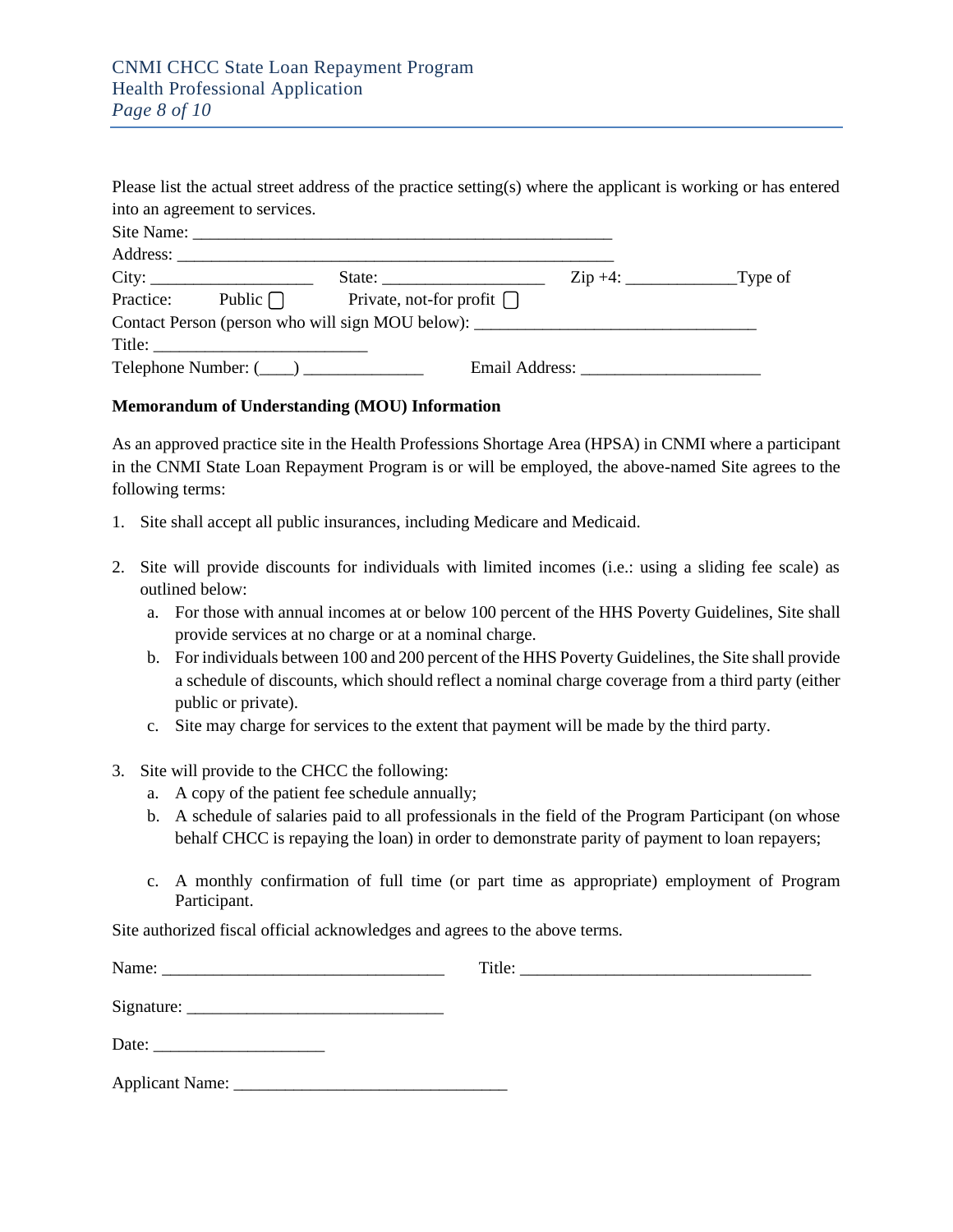#### PART H: APPLICATION CERTIFICATION

I certify that I am the person herein named subscribing to this application; that I have read the complete application, know the full content thereof, and declare under penalty of perjury, that all of the information contained herein and evidence or other credentials submitted herewith are true and correct and that I am willing to sign, or have signed a written agreement with a practice setting committing to a minimum of two years of service. I authorize representatives of the Commonwealth Healthcare Corporation to contact educational institutions I attended, institutions holding any of the listed educational loans, and employers to verify the accuracy of the information contained in this application. I also authorize representatives of the Commonwealth Healthcare Corporation to investigate my background and qualifications which may obtain information relating to my criminal history record as well as obtain a copy of my credit report for purposes of evaluating whether I am qualified for the CNMI State Loan Repayment Program for which I am applying. I understand that the Commonwealth Healthcare Corporation will utilize an outside firm(s) to assist it in checking such information, and I specifically authorize such an investigation by information services and outside entities of the company's choice. I also understand that I may withhold my permission and that in such a case, no investigation will be done, and my application for the State Loan Repayment Program will not be processed further.

The criminal history record, as received from the reporting agencies, may include arrest and conviction data as well as plea bargains and deferred adjudications and delinquent conduct committed as a juvenile. I understand that as long as I remain a participant, the criminal history records check and credit check may be repeated at any time.

I hereby affirm that my answers to the foregoing questions are true and correct and that I have not knowingly withheld any fact of circumstances that would if disclosed, affect my application unfavorably. I understand that false information submitted in this application may result in discharge.

I, the undersigned, do, for myself, my heirs, executors and administrators, hereby remise, release, and forever discharge and agree to indemnify the Commonwealth Healthcare Corporation and each of their officers, directors, employees and agents and hold them harmless from and against any and all causes of actions, suits, liabilities, costs, debts, and sums of money, claims and demands whatsoever (including claims for negligence, gross negligence, and/or strict liability of the Commonwealth Healthcare

Corporation) and any and all related attorney's fees, court costs, and other expenses resulting from the investigation of my background in connection with my application to become a recipient of the CNMI State Loan Repayment Program.

Signature: \_\_\_\_\_\_\_\_\_\_\_\_\_\_\_\_\_\_\_\_\_\_\_\_\_\_\_\_\_\_\_\_\_\_\_\_\_\_\_ Date: \_\_\_\_\_\_\_\_\_\_\_\_\_\_\_\_

| Date: |
|-------|
|-------|

Print Name: